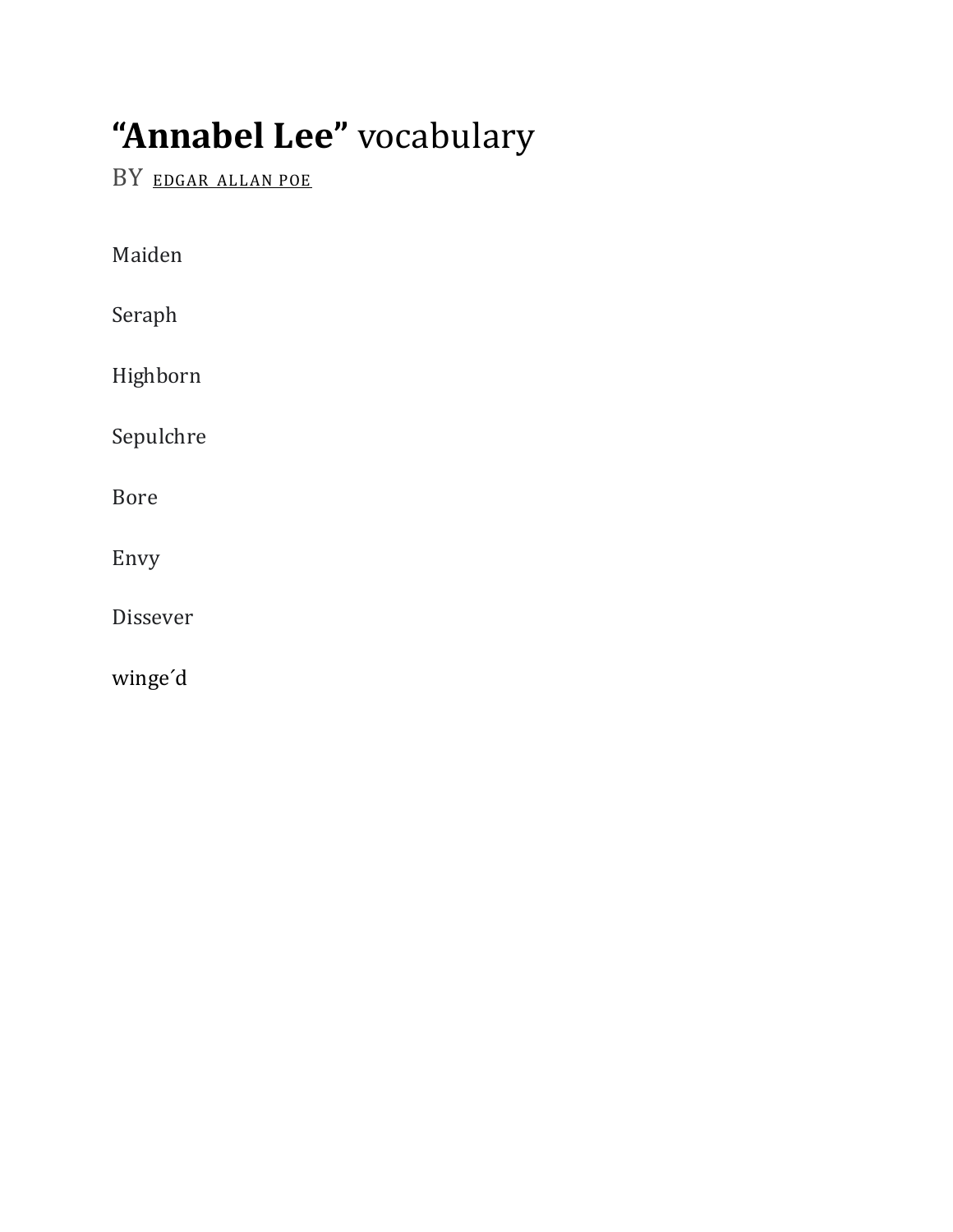## **Annabel Lee**

BY [EDGAR](https://www.poetryfoundation.org/poets/edgar-allan-poe) ALLAN POE It was many and many a year ago, In a kingdom by the sea, That a maiden there lived whom you may know By the name of Annabel Lee; And this maiden she lived with no other thought Than to love and be loved by me. *I* was a child and *she* was a child, In this kingdom by the sea, But we loved with a love that was more than love— I and my Annabel Lee—

With a love that the wingèd seraphs of Heaven

Coveted her and me.

And this was the reason that, long ago, In this kingdom by the sea, A wind blew out of a cloud, chilling My beautiful Annabel Lee; So that her highborn kinsmen came And bore her away from me, To shut her up in a sepulchre In this kingdom by the sea.